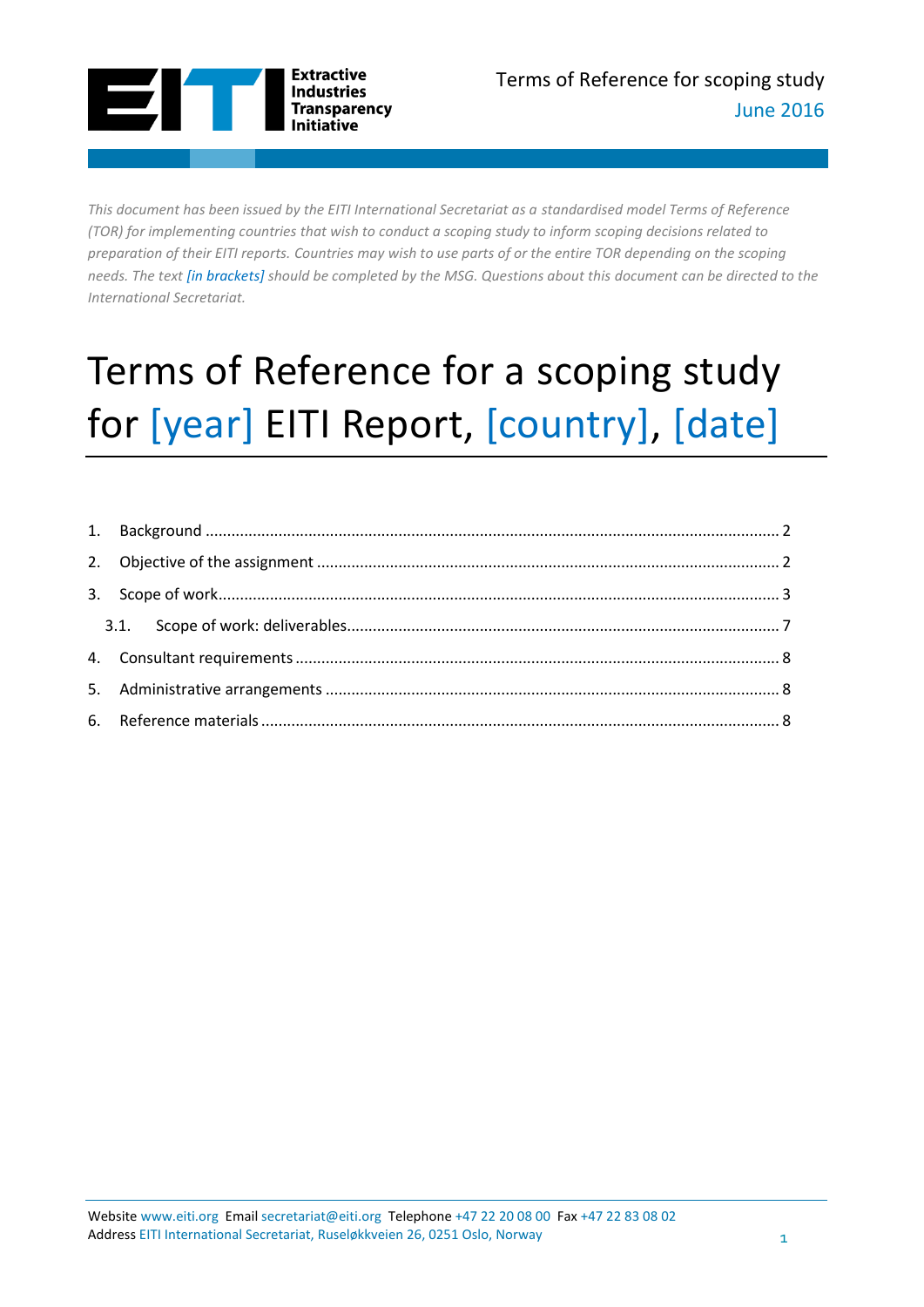## <span id="page-1-0"></span>**1. Background**

The Extractive Industries Transparency Initiative (EITI) is a global standard that promotes transparency and accountability in the extractive sector. EITI implementation has two core components:

- Transparency: Information on the management of the extractive sector alongside the reconciliation of company payments and government receipts is made publicly available through an EITI Report or by integrating the EITI disclosures into government and company systems.
- Accountability: An established multi-stakeholder group with representatives from government, companies and civil society oversees the disclosure process, communicate the findings, act upon the recommendations derived from the reporting process and promote the integration of EITI into broader transparency efforts in that country.

The EITI Standard has a robust yet flexible methodology for disclosing information across the extractive sector's value chain and enables monitoring and reconciling company payments and government revenues from oil, gas and mining at the country level. It encourages countries to build on the existing reporting systems and practices for EITI data collection. Each implementing country designs its own EITI disclosure process adapted to the specific needs of the country. This involves defining the scope of information to be published and exploring how disclosure of information is and/or can be integrated into government and company portals to complement and strengthen wider efforts to improve extractive sector governance.

The requirements for implementing countries are set out in the EITI Standard<sup>1</sup>. For further information, please se[e www.eiti.org](http://www.eiti.org/)

### **1.1. Background of EITI in [country]**

[This section should provide further general background information on EITI implementation in the country. This should include clearly specifying the EITI's national objectives, as agreed by the MSG, and as elaborated in the EITI work plan. A link should be provided to the EITI work plan, with additional commentary as required on the current status of EITI Reporting and the MSG's objectives for integrating EITI reporting into other government and company portals.]

<span id="page-1-1"></span>In this regard the [contracting party] seeks a competent and credible firm or individual to undertake the scoping study in accordance with these Terms of Reference.

1

<sup>&</sup>lt;sup>1</sup> The EITI Standard available at **https://eiti.org/document/standard** 

Website www.eiti.org Email secretariat@eiti.org Telephone +47 22 20 08 00 Fax +47 22 83 08 02 Address EITI International Secretariat, Ruseløkkveien 26, 0251 Oslo, Norway 2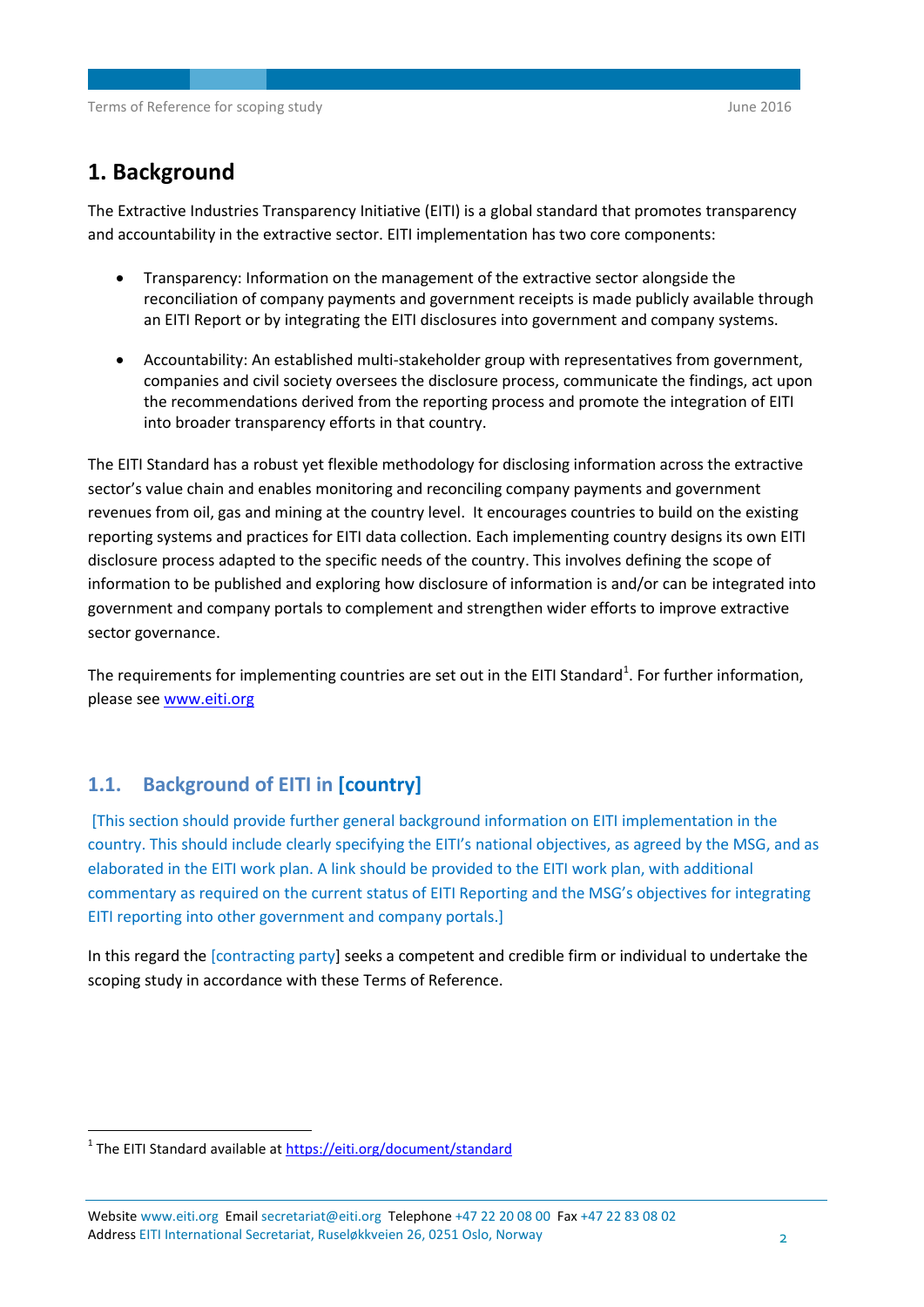## **2. Objective of the assignment**

The objective of the assignment is to produce a report which will inform the MSG's discussions regarding the scope of information to be published under the EITI and the most suitable approach for publishing it. This should include considering options for integrating disclosures in government systems and company portals. The assignment is expected to:

- collate all the necessary information related to the management of the extractive sector in line with the MSG's objectives and workplan, and the EITI's requirements (EITI Requirement 2, 3, 4, 5 and 6);
- propose options for strengthening disclosure of information to ensure accessibility, reliability and complementarity with existing government and company systems (EITI Requirement 7.2.c and the EITI Open data policy<sup>2</sup>);
- identify the total government revenue from the extractive sector to document a recommended definition of materiality and coverage for the EITI reconciliation (EITI Requirement 4, 4.1.d and 4.1.a);
- suggest the payments and revenues streams to be reported and reconciled, including appropriate materiality thresholds and the levels of disaggregation where applicable (EITI Requirement 4.1.a, 4.1.b and 4.7);
- list the companies, state-owned enterprises and government entities expected to participate in the report according to a suggested materiality (EITI Requirement 4.1.c.);
- identify additional benefit streams from the extractive sector that should be disclosed (EITI Requirements 4.2, 4.3, 4.4, 4.5 and 4.6);
- consider revenue allocations and expenditure that should be disclosed under the EITI (EITI Requirement 5 and 6);
- assess the reliability of available data, including reviewing current auditing practices and the assurances to be provided by the reporting entities (EITI Requirement 4.9);
- identify any barriers to disclosure of the requisite information and propose options for addressing them; and
- [Investigate any other issues as mandated by the MSG.]

In addressing these points, the consultant is expected to set out options available to the MSG, taking into account the overall objectives, the EITI requirements, the local context and the resources available. The multi-stakeholder group and the Independent Administrator will draw on the scoping study in agreeing the scope of the reporting process, in accordance with the "Standard Terms of Reference for Independent Administrators<sup>3</sup>".

The consultant's report will be submitted to the MSG and made publically available.

<span id="page-2-0"></span>1

<sup>&</sup>lt;sup>2</sup> EITI Open data policy available in the EITI Standard at **https://eiti.org/document/standard** 

 $3$  Standard Terms of Reference for Independent Administrator services available at <https://beta.eiti.org/standard/TOR-IA>

Website www.eiti.org Email secretariat@eiti.org Telephone +47 22 20 08 00 Fax +47 22 83 08 02 Address EITI International Secretariat, Ruseløkkveien 26, 0251 Oslo, Norway 3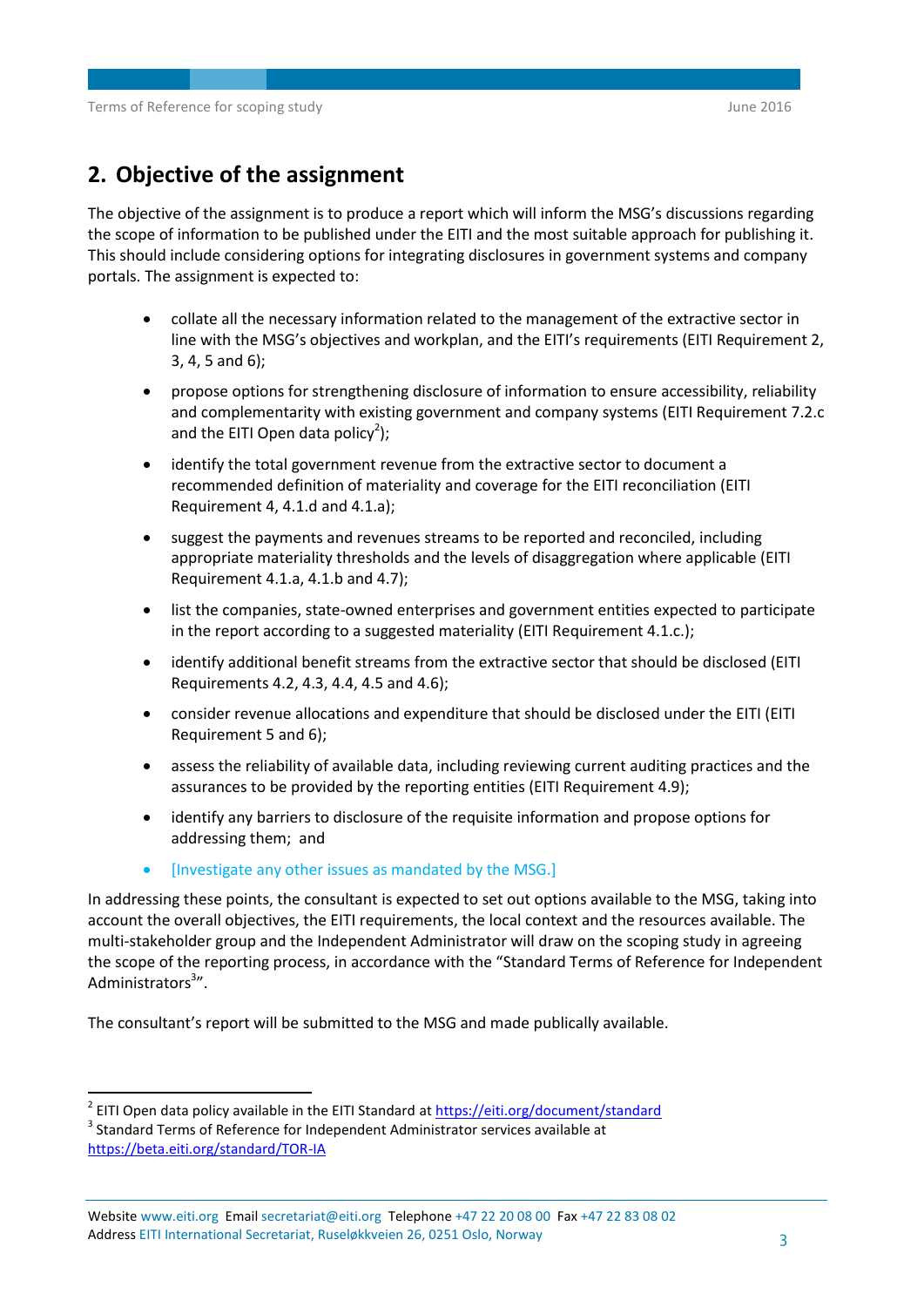## **3. Scope of work**

The consultant will be expected to undertake the following **tasks**:

- **1.** Examine the MSG's workplan in order to gain a clear understanding of the objectives and scope of [country's] EITI implementation. The consultant should also review any annual progress reports that have been produced by the MSG to see the progress made in achieving the objectives and review any actions undertaken by the MSG to address recommendations from any previous EITI reporting exercises and validations.
- **2.** Where applicable, undertake a review of all past EITI Reports and Validation report/s to gain an understanding of the current scope and state of EITI reporting process in [country] and assess areas where further improvement is needed;
- **3.** Assess to what extent information that is required in the EITI Standard, outlined in point 4, 5 and 6 below, or information that is otherwise relevant for achieving the objectives outlined in the MSG's workplan, is already publicly available. Assess the timeliness, comprehensiveness and reliability of this information and provide recommendations on how publicly available data can be improved or complemented to address the EITI requirements and the MSG's objectives.

#### **EITI disclosures**

- **4.** The EITI Standard requires the disclosure of information about the management of the extractive industries in line with the extractive industry value chain (Requirement 2, 3, 4, 5 and 6). The consultant is expected to identify sources and disclosure options for the following information:
	- a) The legal and institutional framework, including disclosures related to the allocation of contracts and licenses (EITI Requirement 2.1-2.3);
	- b) [country's] policy and practices on disclosure of contracts and licenses that govern the exploration and exploitation of oil, gas and minerals and any reforms underway (Requirement 2.4);
	- c) the identity of the beneficial owners of companies that bid for, operate or invest in extractive assets in [country] (EITI Requirement 2.5);
	- d) exploration, export and production data (EITI Requirement 3);
	- e) where applicable, information about the role of state-owned companies (SOE) in the extractive sector and the financial relationships between the government and the SOE, quasifiscal expenditures, and government ownership in oil, gas and mining companies operating in [country] (EITI Requirement 2.6, 4.6 and 6.2);
	- f) information about revenue allocations and distribution of revenues in accordance with EITI Requirements 5;
	- g) information about the social and economic spending, and the contribution of the extractive industries to the economy (EITI Requirement 6); and,
	- h) [where the MSG's objectives and workplan require assessing the availability of additional information, this should be specified here.]
- **5.** Based on the assessment, the consultant should suggest a framework for EITI reporting suitable to the country's situation and in line with the EITI Standard. To inform the options and recommendations to be presented to the MSG, the consultant is expected to: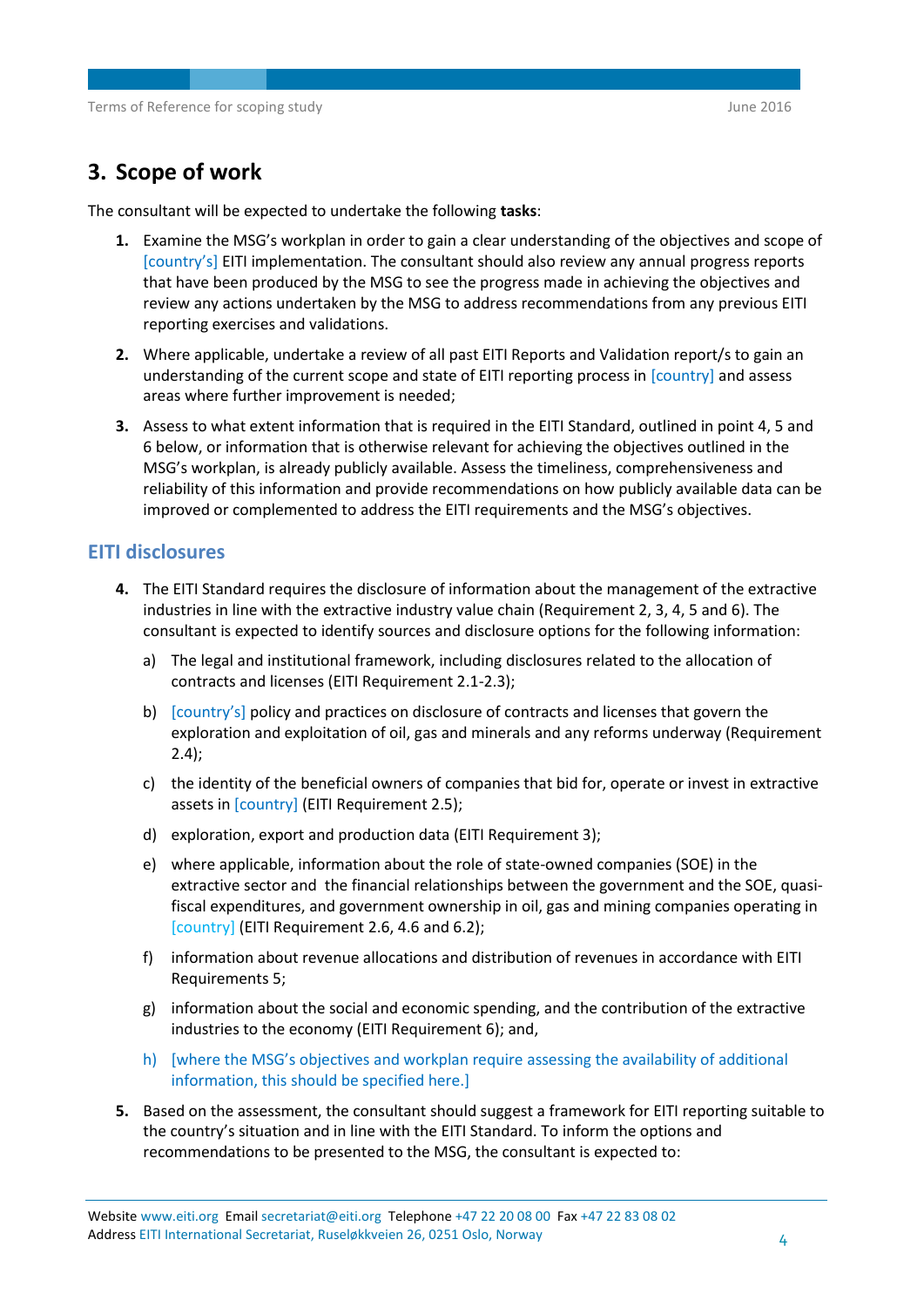- a) assess to what extent the information set out above is available in government systems and/or corporate reports and whether it is available online and accessible and comprehensible to a significant proportion of the country's citizens;
- b) assess the timeliness and reliability of the available data. If there are several public sources for the data, assess whether they are consistent;
- c) assess whether there are barriers to disclosure and recommend how gaps in publicly available information can best be addressed. The consultant should assess if there is information available in government systems that is not publicly available but could easily be published online. For example, if an online license cadastre exists but does not contain all the data required by the EITI Standard, the consultant should assess to what extent any missing information can be added to the existing cadastre , including a proposal for making this information publicly available;
- d) assess whether it is feasible to include in the EITI Report disclosure of other information about the sector that is more recent than the revenue data featured in the report;
- e) based on the above, present a recommendation on how the information should be captured in the EITI report: whether it is sufficient to include a link to existing information in the EITI Report or whether the EITI Report should include a partial or full description of the information, what information the Independent Administrator should collect and what can be directly drawn from the source and what weaknesses and challenges should be addressed in the EITI Report;
- f) document carefully in the scoping report all information collected, the sources, and the basis for the assessments made.
- **6.** The consultant is expected to provide the MSG with options and recommendations on how to strengthen disclosure practices on each of the points above primarily through integrating information into government and company portals and secondarily by publishing information in the EITI Report. The consultant is expected to take into account the local premises (e.g. level of access to Internet) and international best practices.

#### **EITI reconciliation**

- **7.** The EITI Standard requires full disclosure of government revenues from the extractive sector and disclosure of material payments made by oil, gas and mining companies (Requirement 4.1.c). The consultant is expected to assess the availability and reliability of revenue and payment data and explore ways how this information can best be made available. To this end, the consultant is expected to undertake a comprehensive analysis of the payments and government revenue streams related to the extractive sector, noting in particular the revenue streams that must be covered in accordance with EITI Requirement 4.1(b). The analysis should also cover revenues related to the sale of the state's share of production or other revenues collected in-kind (EITI Requirement 4.2), infrastructure provisions and other barter arrangements (4.3), transportation revenues (4.4), transactions related to state-owned enterprises (4.5), subnational payments (4.6), subnational transfers (5.2), social expenditures by extractive companies (6.1), and quasi-fiscal expenditures (6.2).
- **8.** The consultant is expected to describe what revenue and payment data listed in point 6 above is publicly available either online or through other government or company sources. The consultant should assess the timeliness, comprehensiveness and reliability of the data (EITI Requirement 4.8 and 4.9). Where disclosures are complete, the consultant should make recommendations for how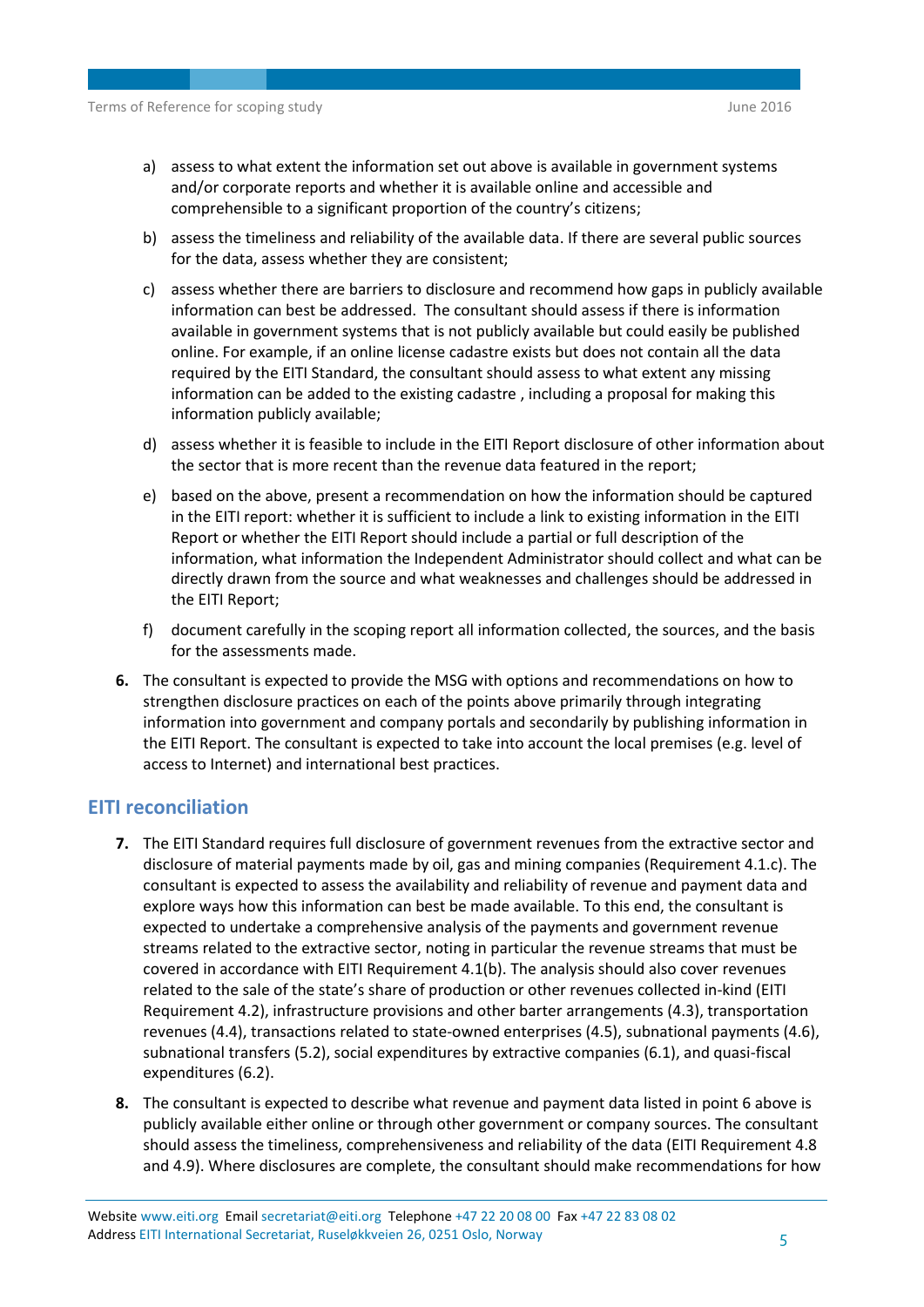payment and revenue data can be made public through channels other than the EITI Report in accordance with EITI Requirement  $7.2(c)^4$ . For example by embedding data into online license cadastres or including a database and/or reporting templates on government, company and/or national EITI websites. Where there are gaps in the information, the consultant should make recommendations on how to address these with a view to embed EITI reporting in the future.

- **9.** Following the analysis of revenue streams and payments, the consultant is expected to:
	- a) Review cadastre and revenue data from  $[year]$  and make recommendations as to which of these tax payments and government revenues streams should be considered material, including suggesting materiality thresholds for company disclosure if appropriate (with reference to the guidance note 13 and EITI requirement 4).
	- b) Based on the proposed materiality definition, develop a preliminary list of the companies that make material payments and should be covered in the EITI Report (EITI requirement 4.1.a). Where materiality thresholds are proposed, this should include an estimate of coverage of company payments that will be disclosed relative to total government revenues from the sector. It should also identify the total contribution of companies not required to report (i.e. those that fall below the materiality threshold), with a clear indication of the relative size of each company. (This information will inform the assessment of the comprehensiveness of the EITI Report as per Requirement 4.1)
	- c) For each company, identify where available :
		- i. Company's Tax Payer Identification Number
		- ii. Sector and phase of operation, i.e. exploration, production, oil, gas, mining etc.
		- iii. Type of license(s) held and the license number(s).
		- iv. [Investigate any other information as mandated by the MSG.]
	- d) Based on the proposed materiality definition, identify which government entities should be required to report. It should be noted that the government is required to disclose all revenues, regardless of the materiality (EITI Requirement 4.1.c). Thus where materiality thresholds for company disclosures are established, a reconciliation of the company payments and government revenues in accordance with the materiality threshold would be appropriate. Any additional government revenues (i.e. from companies below the materiality threshold) would also need to be disclosed in the EITI Report as per Requirement 4.1(c).
	- e) In considering which government entities should participate in the reconciliation process, the consultant should identify whether sub-national government entities receive direct or indirect revenues from the extractive sector in accordance with Requirement 4.6 and Requirement 5.2.
	- f) Identify any legal, regulatory, administrative or practical barriers to comprehensive disclosure, and if necessary set out options and make and recommendations for addressing these barriers (see examples on guidance note 11).

**.** 

<sup>&</sup>lt;sup>4</sup> For further guidance, please refer to the Standard Terms of Reference for feasibility studies for mainstreaming EITI disclosures.

Website www.eiti.org Email secretariat@eiti.org Telephone +47 22 20 08 00 Fax +47 22 83 08 02 Address EITI International Secretariat, Ruseløkkveien 26, 0251 Oslo, Norway 6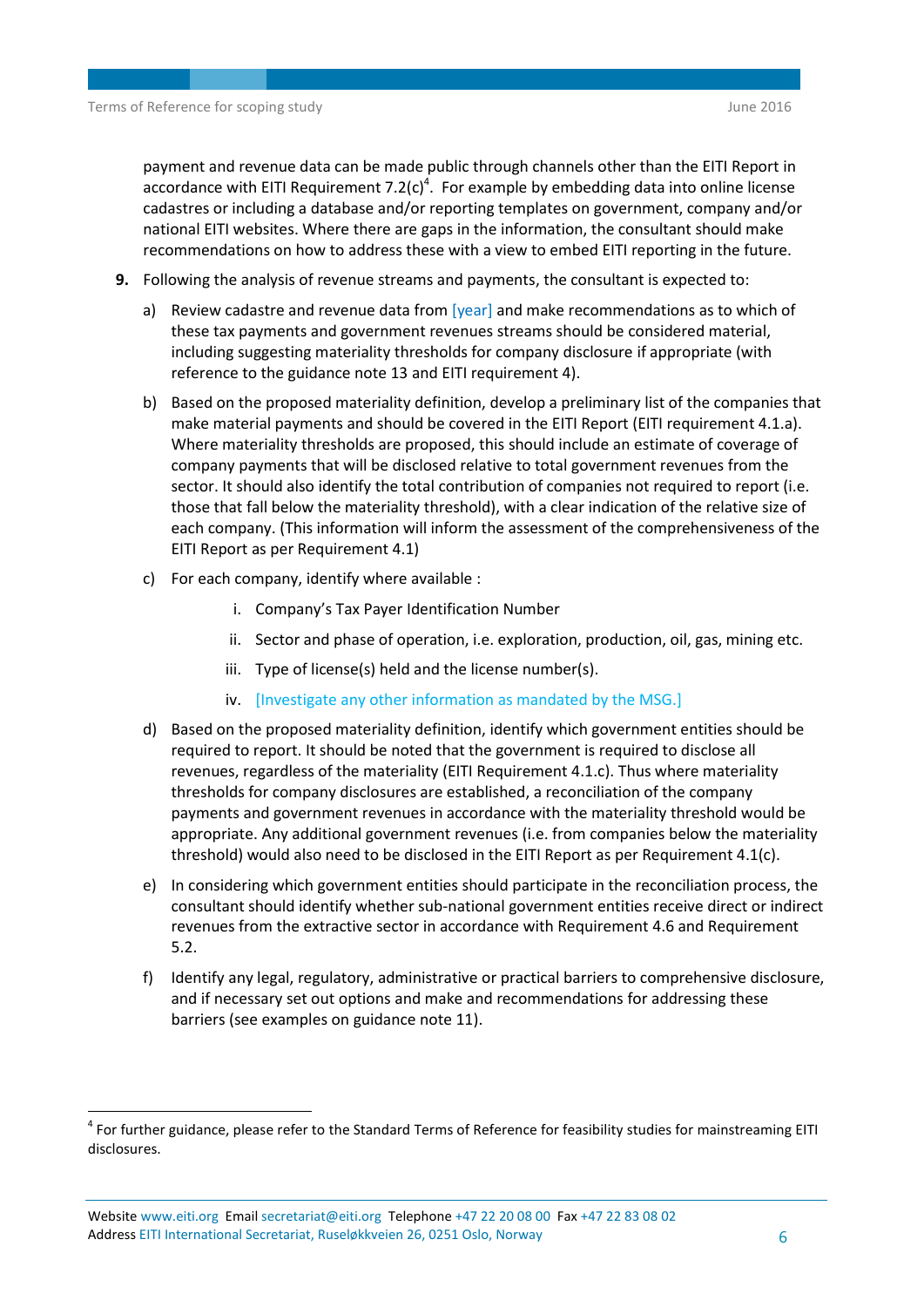#### **Issues requiring specific attention**

**10.** [If there are specific issues in the EITI reporting process that need more detailed scoping such as i.e. oil sales, transit etc. specific tasks should be added here, with reference to appropriate supporting documentation.]

#### **Data quality**

- **11.** Where EITI Reports have already been produced, review previous approaches for addressing data quality, including any recommendations by the Independent Administrator or Validator for strengthening the process. [Add any references to MSG discussions and agreed actions on these issues.]
- **12.** In accordance with EITI Requirement 4.9 examine the audit and assurance procedures in companies and government entities that are likely to participate in the EITI reporting process, including the relevant laws and regulations, any reforms that are planned or underway, and whether these procedures are in line with international standards. Review the reliability of data that is already available from public sources and recommend how reliability can be improved.
- **13.** In accordance with EITI Requirement 4.9 propose assurances to be provided by reporting entities to the Independent Administrator.

#### <span id="page-6-0"></span>**Scope of work: deliverables**

- **14.** The consultant is expected to present the following outputs:
	- a) an inception report;
	- b) a draft report; and,
	- c) a final report reflecting the consultations undertaken within the agreed timeframe.

| <b>Inception report</b>                                                                                                                                | <b>Draft report</b>                                                                                                                                                                               | <b>Final report</b>                                                                                                                                                           |
|--------------------------------------------------------------------------------------------------------------------------------------------------------|---------------------------------------------------------------------------------------------------------------------------------------------------------------------------------------------------|-------------------------------------------------------------------------------------------------------------------------------------------------------------------------------|
| To be presented to the MSG for<br>comments [number] weeks<br>after the beginning of the<br>appointment.                                                | To be presented to the MSG for<br>comments [number] weeks<br>after the beginning of the<br>appointment.<br>[The MSG may wish to include<br>any clause regarding the<br>amount of draft documents] | To be presented to the MSG for<br>comments and approval<br>[number] weeks after the<br>beginning of the appointment.                                                          |
| Based on the initial document<br>review, the inception report<br>should confirm the<br>methodology, the scope of the<br>work and propose a time table. | To include task $[1$ to $13 -$ to<br>review according needs of each<br>country] completed.                                                                                                        | Prepare and present a final<br>report that includes the<br>remaining tasks and the<br>comments from the MSG, the<br>[contracting party] and the<br>International Secretariat. |
| The MSG shall present any<br>comment in written to the<br>consultant within [number]<br>weeks.                                                         | The MSG, the [contracting]<br>party] and the International<br>Secretariat shall present any<br>comment in written to the                                                                          | The MSG and the [contracting<br>party] shall approve the report<br>according to contractual<br>clauses.                                                                       |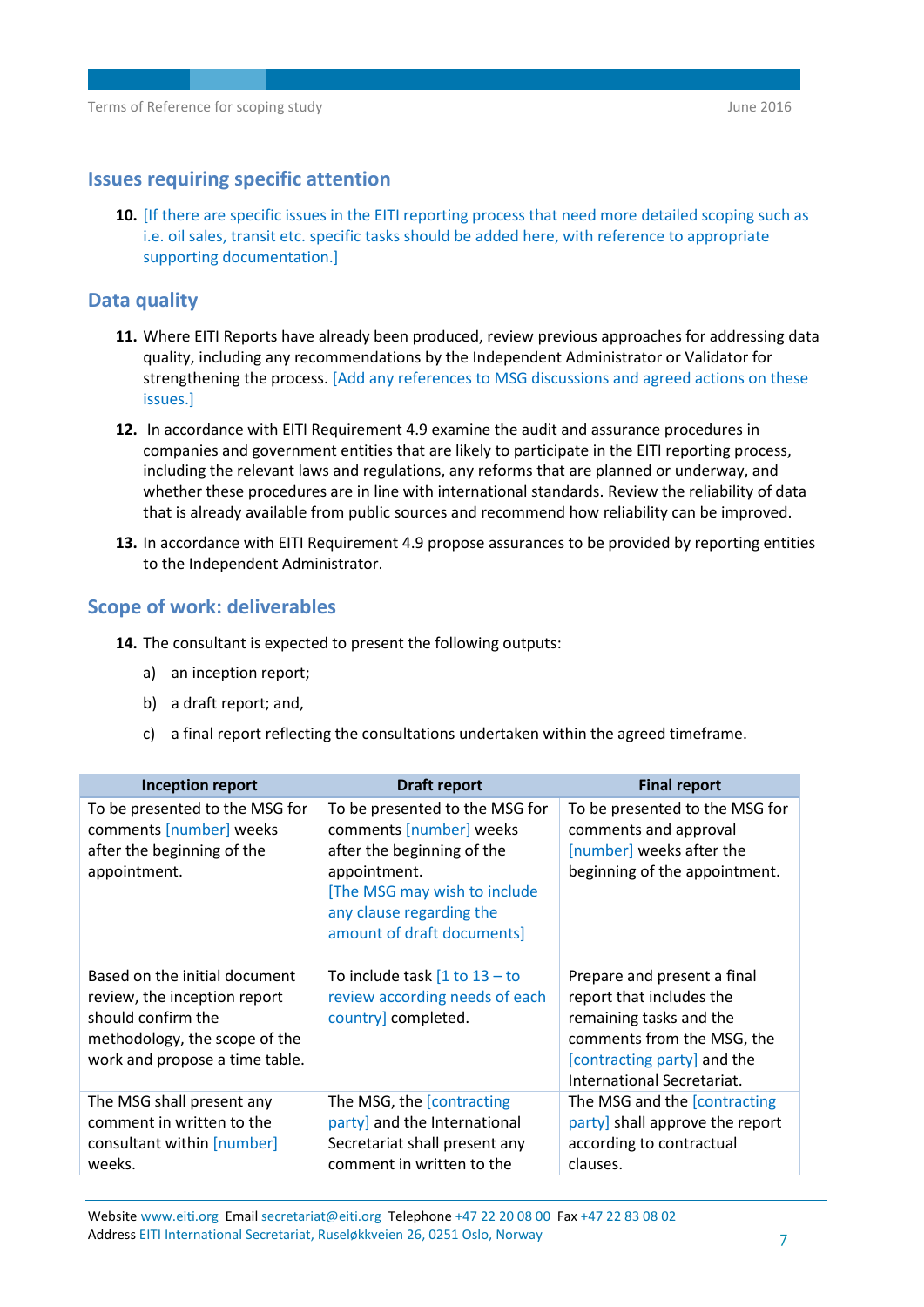Terms of Reference for scoping study and the study of the study of the 2016 and 2016

| consultant within [number] |  |
|----------------------------|--|
| weeks.                     |  |

The consultant is expected to prepare and present an [inception report and/or draft report] on scoping to the MSG, the [contracting party] and the International Secretariat for review and comment according to established timeline. It is within the scope of the work of the consultant to consult the parties and to ensure the comments are reflected in succeeding versions of the scoping report.

The consultant should integrate the comments from the MSG, the [contracting party] and the International Secretariat and prepare a final report to the MSG including recommendations for the [year] EITI Report and how future scoping reports can be improved, as per agreed timeframe.

The MSG and the [contracting party] are expected to approve the according to contractual clauses.

[Add other information about outputs (i.e. inception report, draft report, final report) and timeline.]

## <span id="page-7-0"></span>**4. Consultant requirements**

The Consultant will need to demonstrate:

- Technical and financial skills, including knowledge and work on transparency and governance, public finance and financial accountability, and multi-stakeholder dialogue. Preferably, proven experience related to the EITI.
- Knowledge of the oil, gas and mining sectors or other natural resources sectors, preferably in [country].
- A demonstrable track record in similar work.

[Add information about any other skills and competencies required, staff days etc.]

## <span id="page-7-1"></span>**5. Administrative arrangements**

<span id="page-7-2"></span>[Add information about reporting lines, support to the consultant during the assignment, other logistical and administrative arrangements.]